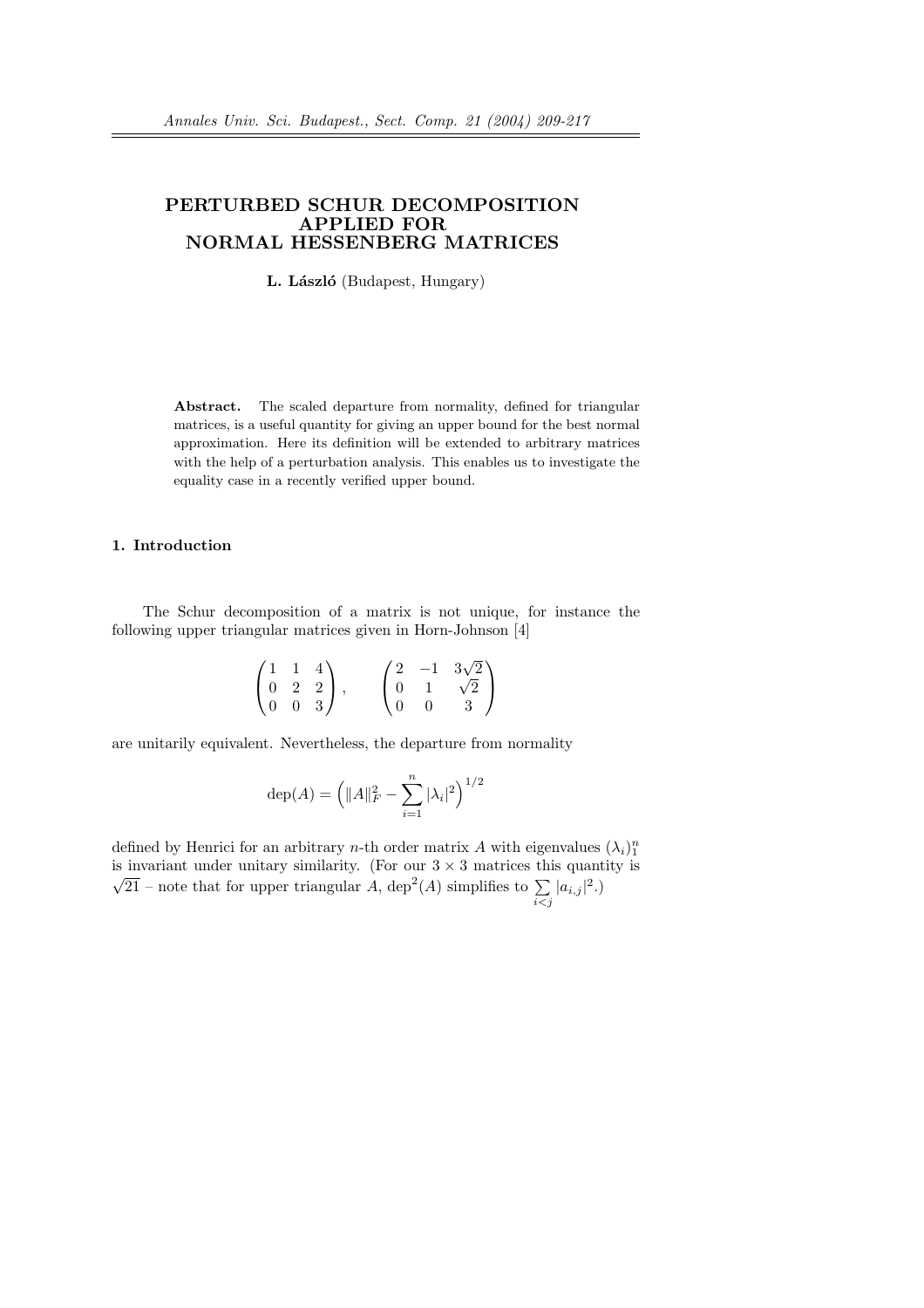However, there is another quantity, the scaled departure from normality, defined originally only for upper triangular matrices as

$$
sdep(A) = \left(\sum_{i < j} \frac{j - i}{j - i + 1} |a_{i,j}|^2\right)^{1/2},
$$

which is not unitarily invariant. It occurs in the recently proved bound

$$
\nu_F(A) \leq \text{sdep}(A),
$$

where

$$
\nu_F(A) = \inf\{\|A - Z\|_F : Z \text{ is normal}\}
$$

is the distance of A from the normal matrices in Frobenius norm. (The squared scaled departures of the example are  $13\frac{1}{6}$  and  $13\frac{1}{2}$ , resp.)

As regards the history of inequality (1), it was conjectured by the author [7] and became true when Friedland [3] proved the normal completion theorem guessed by Elsner [2]. The case  $n = 3$  has been previously settled by Ikramov [5].

Our aim is to discuss the case of equality in (1). To this we need to define the matrix function sdep for a non-triangular matrix that is close to a triangular one. We derive the necessary formulae in Section 2 and give an illustrative example for the  $2 \times 2$  case. In Section 3 then we apply the results for the problem of the best normal approximation.

### 2. Perturbation of the Schur decomposition

Let  $A$  be a complex upper triangular matrix and  $P$  be a matrix of the same size. Let us find the Schur form of the perturbation  $A \to A + \varepsilon P$ , where  $\varepsilon$ is small! Recall that the Schur decomposition theorem yields the factorisation  $A = UTU^*$  with U unitary and T upper triangular for any square matrix A. Hence we take the formula  $A + \varepsilon P = U(\varepsilon)T(\varepsilon)U(\varepsilon)^*$ , where  $U(\varepsilon)$  is unitary and  $T(\varepsilon)$  is upper triangular for any  $\varepsilon$ , and write it into the form  $(A + \varepsilon P)U(\varepsilon) =$  $=T(\varepsilon)U(\varepsilon)$  to get rid of the conjugate transpose. Our method is similar to that used e.g. in Wilkinson [10] for the Jordan decomposition except that here the unitarity can be utilized, as well. Expanding both  $U(\varepsilon)$  and  $T(\varepsilon)$  into Taylor series gives

$$
(A + \varepsilon P)(I + \varepsilon U_1 + \varepsilon^2 U_2 + \ldots) = (I + \varepsilon U_1 + \varepsilon^2 U_2 + \ldots)(A + \varepsilon A_1 + \varepsilon^2 A_2 + \ldots),
$$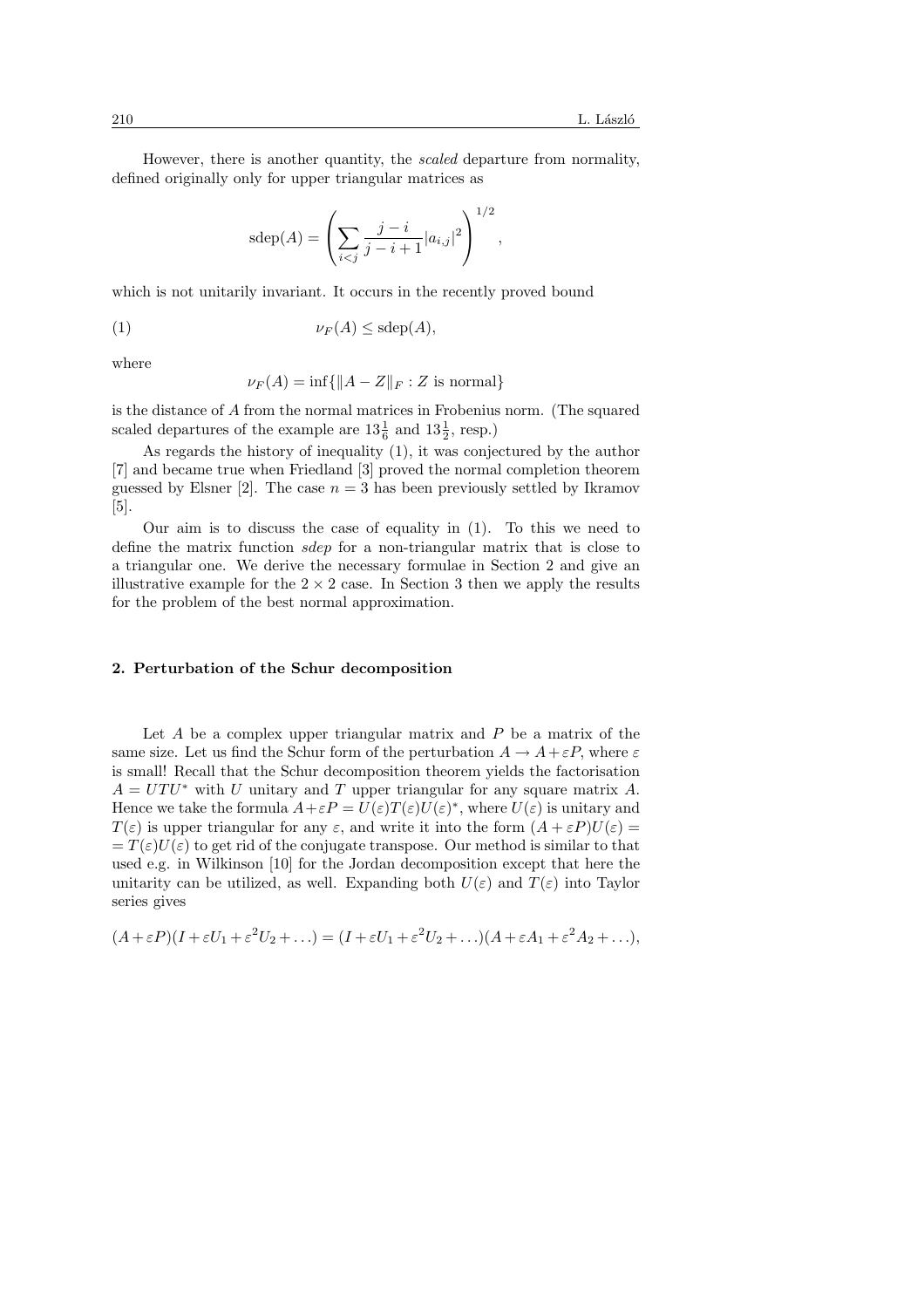where  $\{A_i, i = 1, 2, \ldots\}$  are upper triangular. Equating the coefficients of the corresponding powers one obtains

$$
A_1 = AU_1 - U_1A + P, \quad A_2 = AU_2 - U_2A + PU_1 - U_1A_1, \dots
$$

Similarly, we can make use of the unitary property of  $U(\varepsilon)$ , writing

$$
(I + \varepsilon U_1 + \varepsilon^2 U_2 + \ldots)^* (I + \varepsilon U_1 + \varepsilon^2 U_2 + \ldots) = I
$$

and also equating the corresponding coefficients. As a result we get the following

**Theorem 1.** Let A and P be complex square matrices with A upper triangular. Let the eigenvalues (the main diagonal elements) of A be distinct. The locally unique Schur decomposition of  $A + \varepsilon P$  is

$$
A + \varepsilon P = U(\varepsilon)T(\varepsilon)U(\varepsilon)^*
$$

with convergent power series

$$
T(\varepsilon) = \sum_{i=0}^{\infty} \varepsilon^i A_i \quad and \quad U(\varepsilon) = \sum_{i=0}^{\infty} \varepsilon^i U_i,
$$

where  $U_0 = I$ ,  $A_0 = A$ , all the  $\{A_i\}$  are upper triangular, and the matrices  $A_k$ and  $U_k$  can be calculated from

$$
A_k = AU_k - U_kA + B_k, \quad U_k + U_k^* + C_k = 0
$$

by help of matrices

$$
B_k = PU_{k-1} - \sum_{j=1}^{k-1} U_j A_{k-j} \quad and \quad C_k = \sum_{j=1}^{k-1} U_j^* U_{k-j}, \ k = 1, 2, \dots
$$

**Proof.** Calculating and equating the coefficients at equal powers of  $\varepsilon$  is straightforward, for, the matrix  $U_k$  on the k-th step can be always determined to give an upper triangular  $A_k$ , due to the assumption on the main diagonal elements. As for convergence we refer to Chapter 2 of [10]. Matrices  $B_k$  and  $C_k$  were introduced only for convenience.

**Example 1.** The case of  $2 \times 2$  matrices. Let

$$
A = \begin{pmatrix} 1 & 0 \\ 0 & 0 \end{pmatrix}, \qquad P = \begin{pmatrix} 0 & 1 \\ -1 & 0 \end{pmatrix}.
$$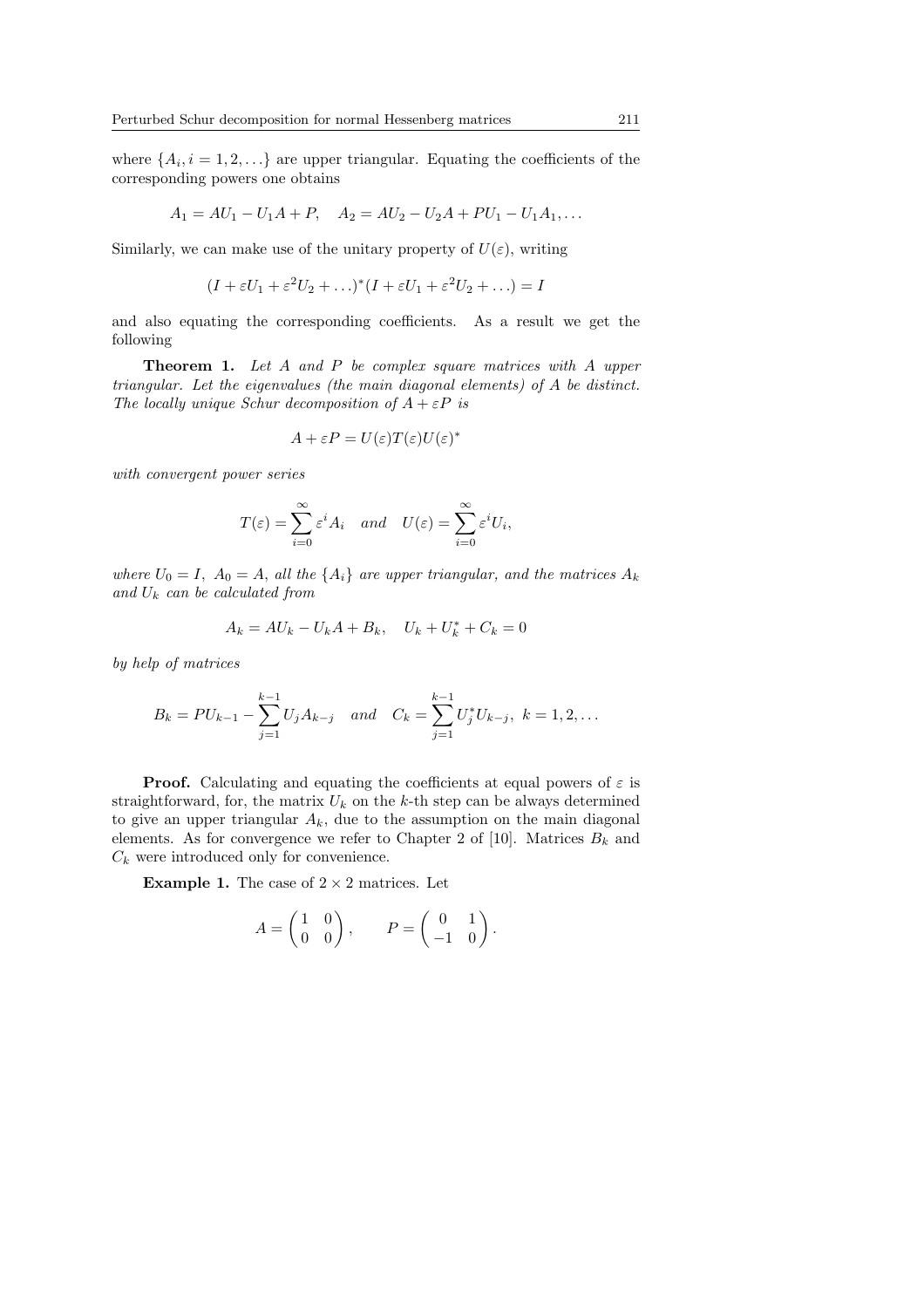For real  $\varepsilon$  the matrix  $A + \varepsilon P$  is examined. (Note that this family is quite general if we allow transformations like adding a scalar multiple of the identity and multiplying by a scalar.) The matrix series converges for  $|\varepsilon| < \frac{1}{2}$ , and can be summed up to give

$$
\begin{pmatrix} 1 & \varepsilon \\ -\varepsilon & 0 \end{pmatrix} = A + \varepsilon P \longrightarrow T(\varepsilon) = \begin{pmatrix} \frac{1+s}{2} & 2\varepsilon \\ 0 & \frac{1-s}{2} \end{pmatrix},
$$

where  $s =$ √  $\overline{1-4\varepsilon^2}$ . To this, calculate the  $A_i'$ -s and take into account the expansion

$$
\sqrt{1-4\varepsilon^2} = 1-2\varepsilon^2 - 2\varepsilon^4 - 4\varepsilon^6 - 10\varepsilon^8 - 28\varepsilon^{10} - 84\varepsilon^{12} - \dots
$$

that is convergent for  $|\varepsilon| < \frac{1}{2}$ . (For completeness notice that a Schur form for  $|\varepsilon| \geq \frac{1}{2}$  also exists, and differs from the above  $T(\varepsilon)$  only in the  $(1, 2)$  position:  $2\varepsilon$  is to be replaced by  $2\varepsilon/(1+s)$ . Of course, this can no more be obtained by the perturbation method above; an independent consideration is needed.)

The situation is similar for  $P$  complex. In that case we need another parameter, say  $h - a$  complex number with module one –, and define

$$
P = \begin{pmatrix} 0 & h \\ -\overline{h} & 0 \end{pmatrix}.
$$

For real  $\varepsilon$  with  $|\varepsilon| < \frac{1}{2}$  we have the correspondence

$$
\begin{pmatrix} 1 & \varepsilon h \\ -\varepsilon \overline{h} & 0 \end{pmatrix} = A + \varepsilon P \longrightarrow T(\varepsilon) = \begin{pmatrix} \frac{1 + \overline{s}}{2} & 2\varepsilon h \\ 0 & \frac{1 - \overline{s}}{2} \end{pmatrix},
$$

where  $s =$ √  $\overline{1-4\varepsilon^2}$ . (The case of  $|\varepsilon|\geq \frac{1}{2}$  is similar as before.)

### 3. Application to normal Hessenberg matrices

The following lemma will be useful for the subsequent considerations.

**Lemma.** Let  $Z$  be a normal upper Hessenberg matrix of order  $n$ , and choose  $H = \text{diag}(1, \ldots n)$ . Then the matrix  $A = Z + ZH - HZ$  is upper triangular and

$$
||A - Z||_F = \text{sdep}(A).
$$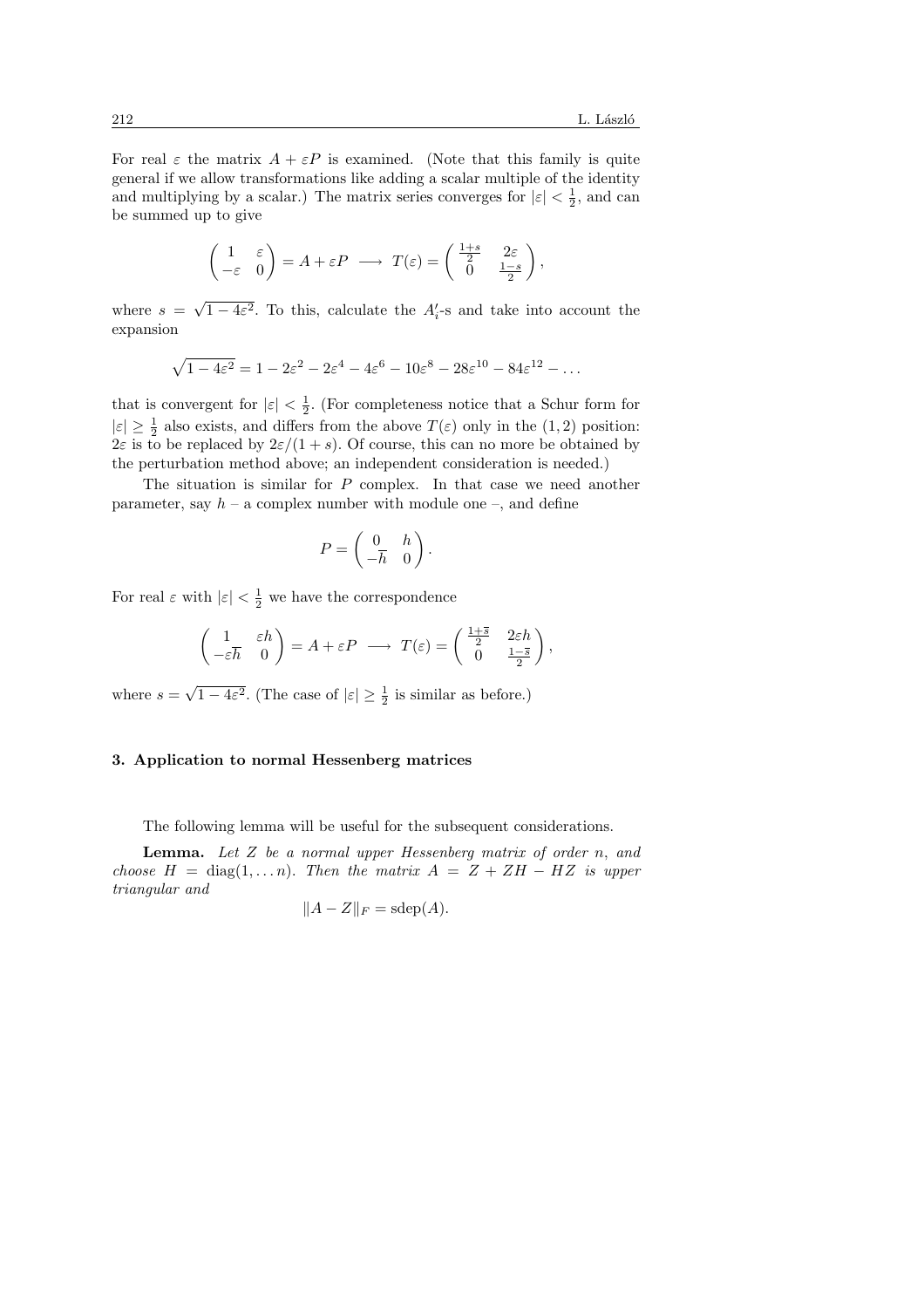**Proof.** The elements of A are calculated to be  $a_{i,j} = (j-i+1)z_{i,j}$  showing that A is upper triangular. With these formulae both sides of the equality can be rewritten in terms of the  $z_{i,j}$ -s:

$$
sdep2(A) = \sum_{i < j} \frac{j - i}{j - i + 1} |a_{i,j}|2 = \sum_{i < j} (j - i)(j - i + 1)|z_{i,j}|2,
$$
\n
$$
||A - Z||F2 = \sum_{i < j} (j - i)^{2} |z_{i,j}|2 + \sum_{i = 1}^{n} |z_{i+1,i}|2.
$$

Hence the equality to be proved is equivalent to

$$
\sum_{i=1}^{n} |z_{i+1,i}|^2 = \sum_{i < j} (j-i)|z_{i,j}|^2,
$$

which is a consequence of László  $[6]$ , Lemma 1 in case of Hessenberg matrices.

Example 2. The pair

$$
Z = \begin{pmatrix} 1-i & 1+i & -2+2i \\ 1+3i & 0 & 1+2i \\ 0 & -3+2i & 2i \end{pmatrix}, A = \begin{pmatrix} 1-i & 2+2i & -6+6i \\ 0 & 0 & 2+4i \\ 0 & 0 & 2i \end{pmatrix}
$$

where  $Z$  is normal upper Hessenberg,  $A$  is triangular, meets the requirements of the Lemma. We have thus  $||A - Z||_F^2 = \operatorname{sdep}^2(A) = 62$ .

Example 3. The matrix

$$
Z = \begin{pmatrix} s & s^2 - 1 & 2s \\ s^2 + 1 & s^3 & s^2 - 1 \\ 0 & s^2 + 1 & s \end{pmatrix}
$$

is normal for any real s. Moreover, it is obviously upper Hessenberg, and for the associated upper triangular matrix  $A = Z + ZH - HZ$  we have  $||A - Z||_F^2 =$  $=\text{sdep}^2(A) = 4(s^4 + 4s^2 + 1).$ 

Remark. Our aim is to find an upper triangular matrix A, for which equality, i.e.  $\nu_F(A) = \text{sdep}(A)$  holds in (1). To this we will use the Lemma, another equality of form  $||A-Z||_F = \text{sdep}(A)$ , hence what remains to prove is, that  $Z$  is the closest normal matrix to  $A$  in the Frobenius norm, or equivalently,

$$
||A - Z||_F = \nu_F(A)
$$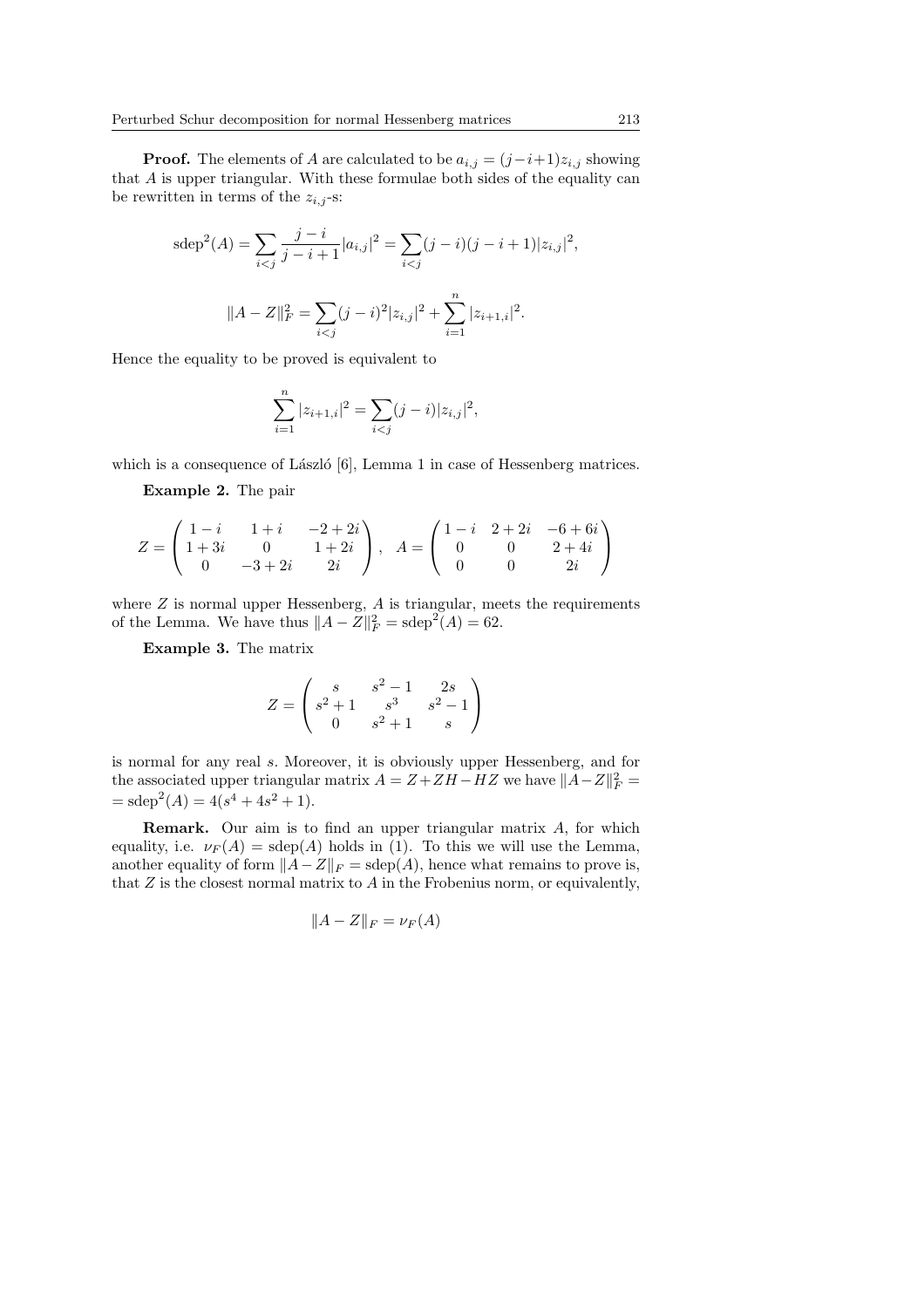holds for the matrix pair at issue. Recall that the first order necessary condition for  $Z$  to be the closest normal matrix to  $\tilde{A}$  is nothing else than the relation  $A = Z + ZH - HZ$  in the Lemma. As regards the second order condition, that is quite troublesome, cf. Ruhe [9]: "We have found no way to express this in terms of small  $n \times n$  matrices." Hence we are now interested in the first order condition, used however for a neighbourhood of matrix A.

To do so, let A and Z be as in the Lemma, and define  $P = A - Z$ . Let  $T(\varepsilon)$  be convergent for  $|\varepsilon| < \varepsilon_0$ . Then by virtue of Theorem 1, for such  $\varepsilon$  the quantity sdep $(A + \varepsilon P)$ , and at the same time, the function

$$
\varepsilon \to \varphi(\varepsilon) = \frac{\|A + \varepsilon P - Z\|^2}{\text{sdep}^2(A + \varepsilon P)}
$$

is well-defined. Let us make a geometric consideration.

**Observation.** Assume that  $||A + \varepsilon P - Z||_F = \nu_F (A + \varepsilon P)$ , i.e. Z is a closest normal matrix to  $A + \varepsilon P$  for  $\varepsilon, |\varepsilon| \leq \varepsilon_1 < \varepsilon_0$ . Then Theorem 1 implies  $\varphi(\varepsilon) \leq 1$  for such  $\varepsilon$ , while  $\varphi(0) = 1$  also holds by the Lemma. Hence  $\varphi$  has a local maximum at  $\varepsilon = 0$ , i.e.  $\varphi$  is locally concave. It turns out that the stationarity property is independent of our assumption!

**Theorem 2.** Let  $Z$  be normal upper Hessenberg with distinct diagonal elements. By help of the upper triangular matrix  $A = Z + ZH - HZ$  with  $H = \text{diag}(1, \dots n)$  define the function  $\varphi$  as above. Then  $\varphi'(0) = 0$ .

**Proof.** On the analogy of the definitions

$$
\langle A, B \rangle = \text{Real} \sum_{i,j} a_{i,j} \overline{b_{i,j}} \implies \langle A, A \rangle = ||A||_F^2,
$$

where the usual scalar product  $\langle \cdot, \cdot \rangle$  induces the Frobenius norm, we introduce a quasi-scalar product  $\{\cdot,\cdot\}$  and induced quasi-norm sdep by

$$
\{A, B\} = \text{Real} \sum_{i < j} \frac{j - i}{j - i + 1} a_{i,j} \overline{b_{i,j}} \implies \{A, A\} = \text{sdep}^2(A).
$$

By expanding the numerator and denominator of our function up to second order terms we obtain

$$
||A + \varepsilon P - z||_F^2 = ||A - Z||_F^2 + 2\varepsilon < P, A - Z > +O(\varepsilon^2),
$$
  

$$
sdep^2(A + \varepsilon P) = sdep^2(A) + 2\varepsilon \{A, A_1\} + O(\varepsilon^2),
$$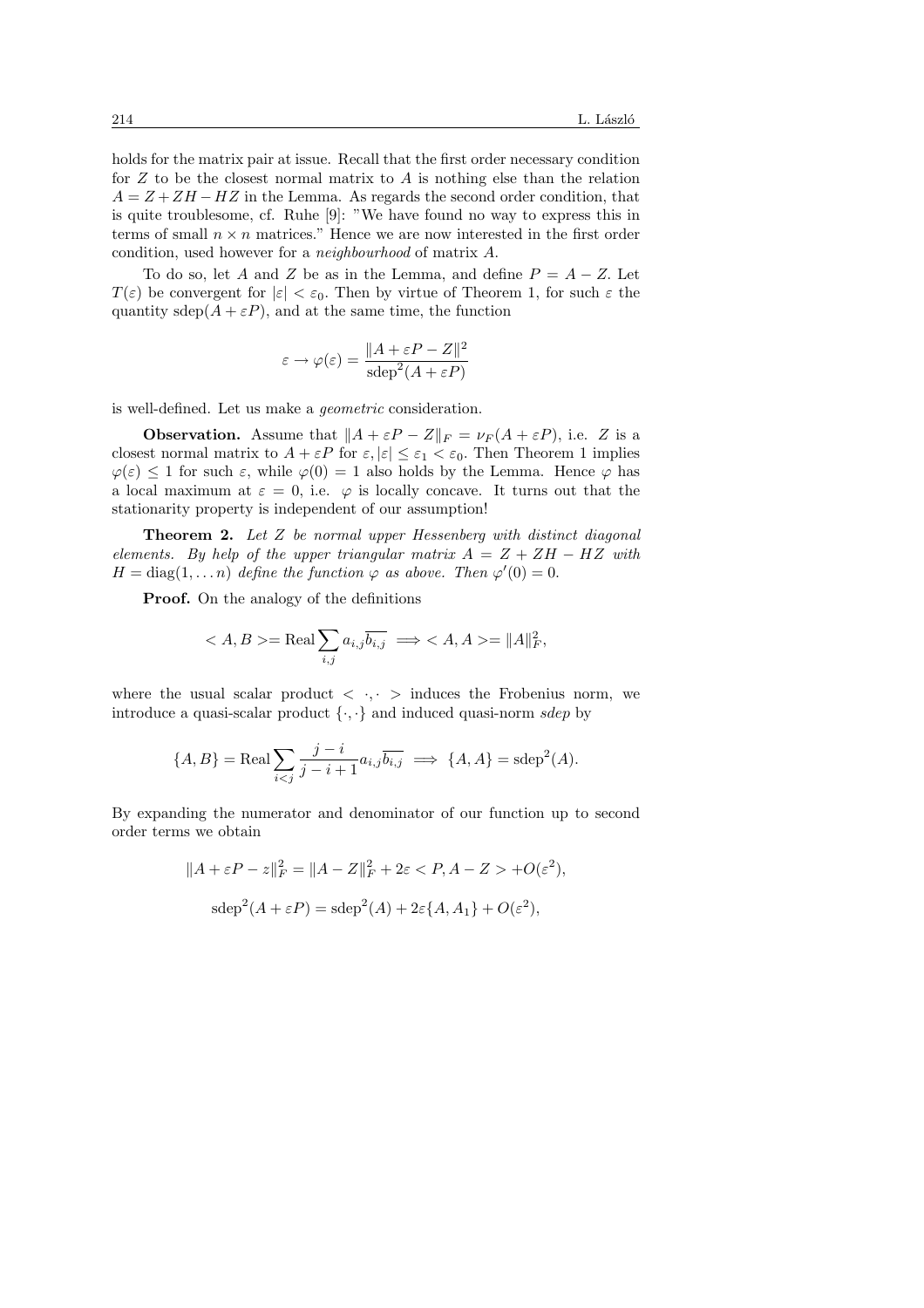using the locally unique (truncated) Schur form

$$
A + \varepsilon P \longrightarrow T(\varepsilon) = A + \varepsilon A_1 + O(\varepsilon^2)
$$

given by Theorem 1. The statement  $\varphi'(0) = 0$  is easily reformulated into

$$
||A - Z||_F^2 \{A, A_1\} = \langle P, A - Z \rangle \{A, A\}.
$$

However,  $\langle P, A - Z \rangle = ||A - Z||_F^2$  by the definition of P, hence it suffices to show that

$$
\{A, A - A_1\} = 0.
$$

For this we have an identity

$$
\{A, A - A_1\} = <[Z, Z^*], V>
$$

holding for *arbitrary* upper Hessenberg Z with  $A = Z + ZH - HZ$ , where V is the lower bidiagonal matrix with

$$
V_{i,i} = n - i, \quad V_{i+1,i} = \frac{z_{i+1,i}}{z_{i,i} - z_{i+1,i+1}}.
$$

The presence of the commutator of  $Z$  and  $Z^*$  will imply that the left hand side of the identity equals zero for normal  $Z$  indeed. To prove the identity we have to follow the first step of calculating the  $A_i$ -s given in Theorem 1. We have  $U_1+U_1^* = 0$ , i.e. a skew Hermitian  $U_1$  is determined so that  $AU_1-U_1A+P = A_1$ is upper triangular  $(P = A - Z)$  – a solvable linear problem. Observe that  $U_1$ is tridiagonal with zero main diagonal elements, and that the subdiagonal, i.e.  $(i + 1, i)$  entries of  $U_1$  and V are the same.

Remark. Calculations with MATLAB and Maple show that more is true: the assumption  $P = A - Z$  in the above theorem can be omitted! This means that if we consider the function  $\varphi$  defined for P (not only for  $\varepsilon$ ), then the derivative of this function is zero, i.e. the equality

$$
||A - Z||_F^2 \{A, A_1\} - \langle P, A - Z \rangle \{A, A\} = 0
$$

holds for *any P*. This is a homogeneous linear (in  $P$ ) form, for  $A_1$  also depends linearly on P. This shows how crucial is the normality of Z.

Summary. Our aim was to show that inequality (1) is attainable, i.e. there are triangular matrices  $\tilde{A}$  with equality in (1). For a special set of pairs  $\{A, Z\}$  with A triangular, Z Hessenberg normal we could show (cf. the Lemma and Theorem 2) that  $\varphi(0) = 1$  and  $\varphi'(0) = 0$  hold for an appropriately defined function  $\varphi$ . One would guess that if  $\varphi$  is locally concave at zero then Z is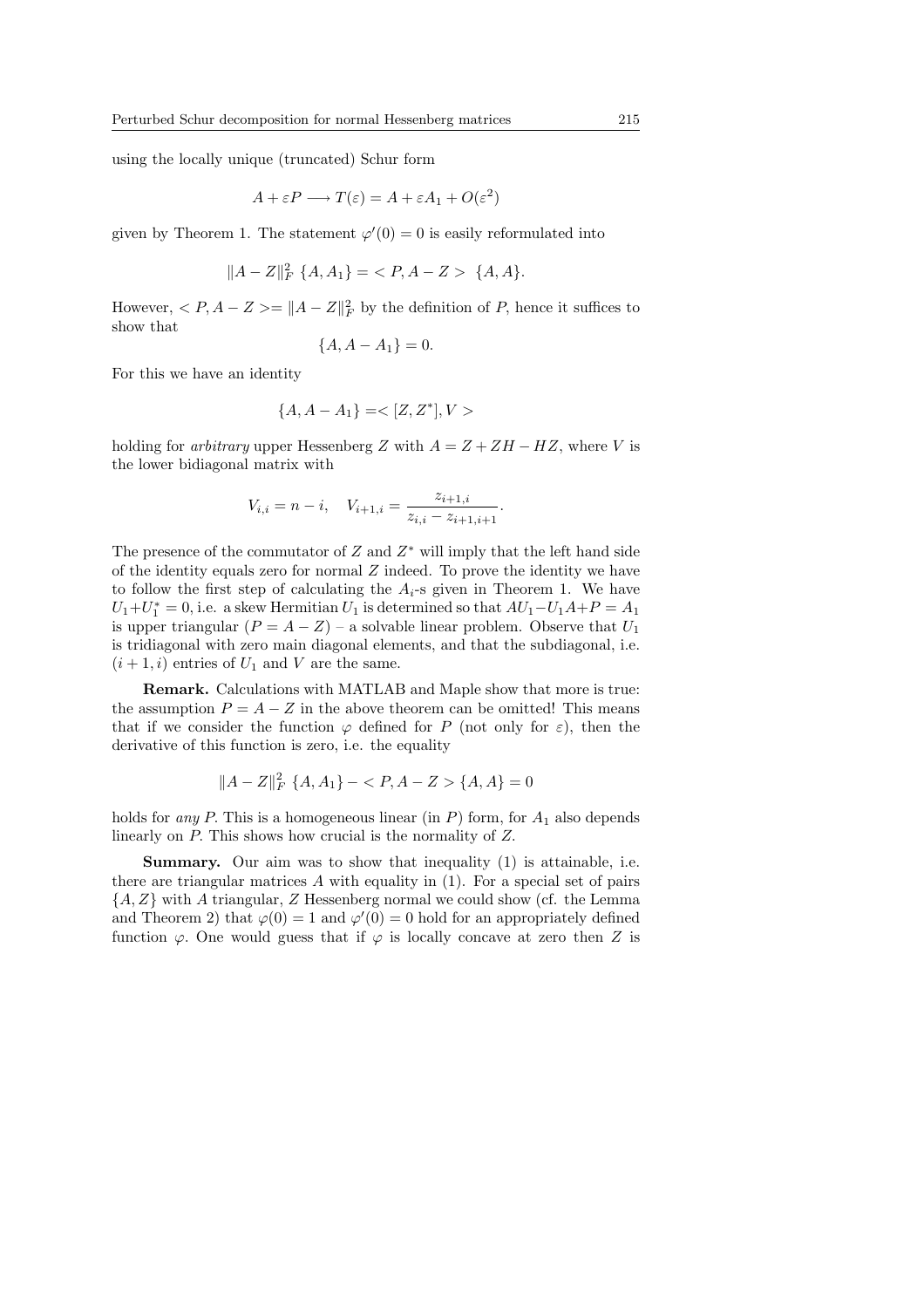the closest normal matrix to  $A$ . Unfortunately this is not the case, therefore further investigation is necessary. Nevertheless we hope that present approach is a step in the good direction: to prove equality in (1) and, in a general sense, to discover more inner properties of normal matrices.

Finally we mention that there is another scaled departure,

$$
\Big(\sum_{i < j} \frac{j - i}{n + j - i - 1} |a_{i,j}|^2\Big)^{1/2},
$$

which gives an attainable *lower* bound [6] for  $\nu_F(A)$ . Using the estimations  $\frac{k}{k+1} \leq \frac{n-1}{n}$  and  $\frac{k}{n+k-1} \geq \frac{1}{n}$  for both scaled departures (with denoting  $k = j-i$ ) we find simple bounds expressed in terms of the departure by Henrici:

$$
\frac{1}{n} \, \deg^2(A) \ \leq \ \nu_F^2(A) \leq \left(1 - \frac{1}{n}\right) \, \deg^2(A).
$$

However, these bounds are no more attainable, cf. e.g. Barrlund  $[1]$  and László [8] for the right hand side.

#### References

- [1] **Barrlund A.**, On a conjecture on the closest normal matrix,  $MIA$ , 1 (3) (1998), 305-318.
- [2] ElsnerL., private communication
- [3] Friedland Sh., Normal matrices and the completion problem, SIAM Journal on Matrix Analysis, 23 (3) (2002), 896-902.
- [4] **Horn R.A. and Johnson C.R.,** *Matrix analysis*, Cambridge University Press, 1985.
- [5] **Икрамов Х.Д.,** О нормальной дилатации треугольных матриц, Mam.  $a$ метки, 60 (6) (1996), 861-872.
- [6] **László L.**, An attainable lower bound for the best normal approximation, SIAM J. Matrix Anal. Appl., 15 (3) (1994), 1035-1043.
- [7] **László L.**, Upper bounds for the best normal approximation, *Mathematica* Pannonica, 9 (1) (1998), 123-129.
- [8] László L., A remark on Barrlund's LP method, MIA (accepted)
- [9] **Ruhe A.,** Closest normal matrix finally found!  $BIT$ ,  $27$  (1987), 585-598.
- [10] Wilkinson J.H., The algebraic eigenvalue problem, Oxford University Press, 1965.